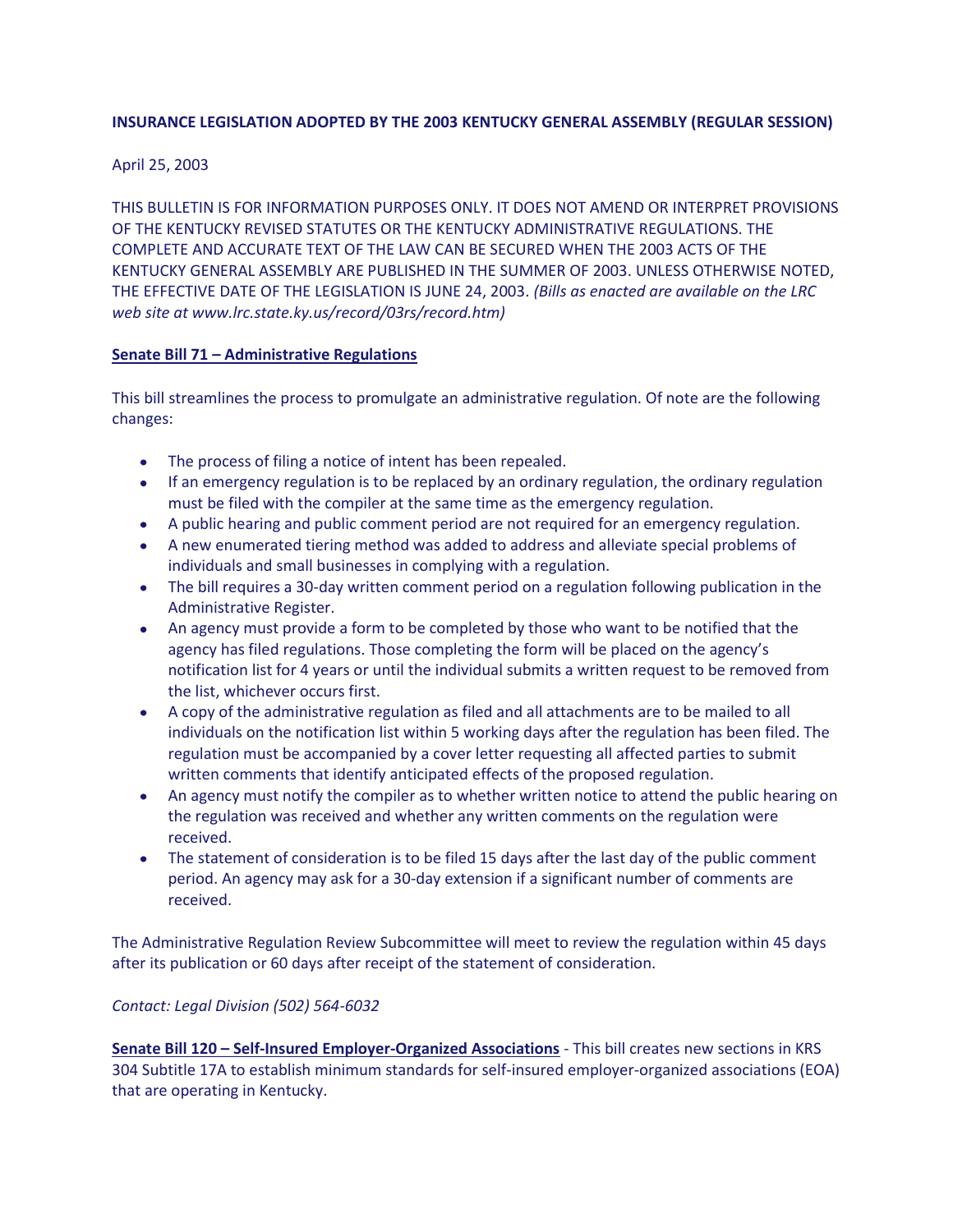## Licensing

The bill requires a self-insured EOA to hold a certificate of filing from the Commissioner. Section 5 of the bill specifies the information required to be submitted in an application for a certificate of filing and Section 6 specifies the conditions that must be met to be issued a certificate of filing.

## Financial Requirements

The financial standards that must be met to obtain and maintain a certificate of filing as a self-insured EOA are set forth in Section 7. The initial capital and surplus must equal the greater of

- $\bullet$  \$500,000;
- two percent of projected annual contribution levels of the first \$150,000,000 and 1% of projected annual contribution levels in excess of \$150,000,000; or
- eight percent of projected annual health care expenditures except those paid on a capitated basis or managed hospital payment basis and four percent of projected annual hospital expenditures paid on a managed hospital payment basis.

The on-going capital and surplus must equal the greater of

- $\bullet$  \$500,000;
- two percent of annual contribution levels as reported on the most recent annual financial statement on the first \$150,000,000 and one percent of annual contributions in excess of \$150,000,000; or
- eight percent of annual health care expenditures except those paid on a capitated basis or managed hospital payment basis and four percent of projected annual hospital expenditures paid on a managed hospital payment basis.

Additionally, the bill allows for the commissioner to require additional security if he or she is not satisfied with the financial strength of a self-insured EOA.

Annual audited financial statements must be filed with the Department. Additionally, a self-insured EOA is subject to examination by the Department of Insurance no less frequently than every four years. The examinations are subject to the same statutes governing the examination of insurers.

Section 21 provides for conditions under which the commissioner may take action against a self-insured EOA's certificate of filing.

### Agents

The bill specifies that agents of a self-insured EOA must be licensed as an agent with life and health lines of authority and must be appointed by the self-insured EOA in accordance with KRS 304 Subtitle 9.

### **Operation**

Sections 14 through 16 require that each self-insured EOA group be operated by a board of trustees and sets forth the requirements of the board.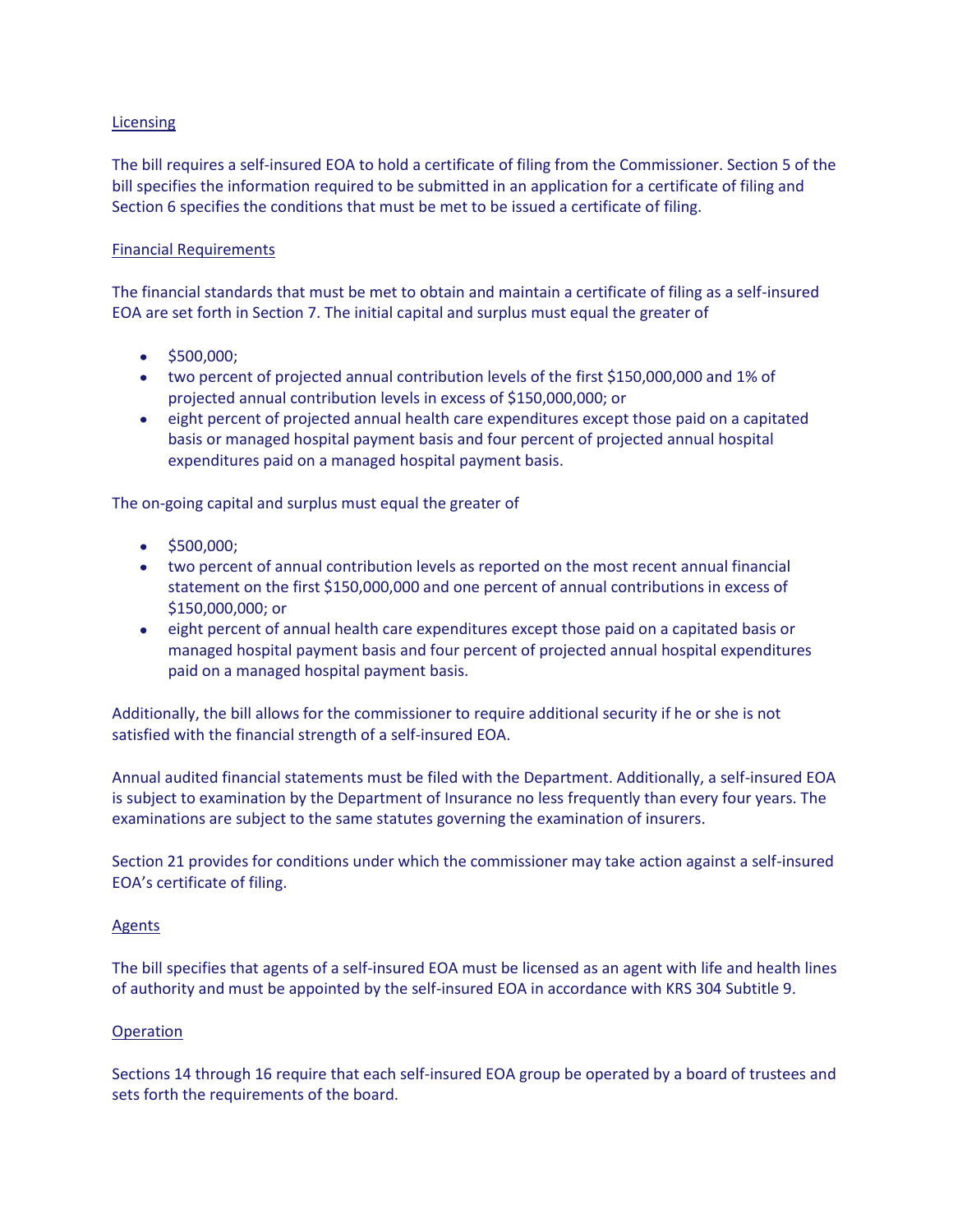## Rates and Form Filings

Section 18 requires self-insured EOAs to file their rates, underwriting guidelines and evidence of coverage with the Department.

## **Disclosures**

All evidences of coverage issued by the self-insured EOA must contain a statement that the coverage has been placed through a self-insured employer-organized association which has received a certificate of filing from the Commonwealth of Kentucky. The disclosure must also state that members are not covered by the guaranty association.

## Applicability of Other Laws

Self-insured EOAs are subject to the same requirements of KRS 304 Subtitles 12, 14, 17A, 18, etc., to which insurers are subject (that are not expressly in conflict with other provisions of SB 120) including, but not limited to, mandated health benefits, external appeals, and prompt pay provisions.

*Contact: Health Insurance Policy and Managed Care Division (502) 564-6088*

*Financial Standards and Examination Division (502) 564-6082*

## **Senate Bill 153 – Delivery of Insurance Policies By Electronic Transfer**

This bill amends KRS 304.14-230 and KRS 304.14-240 to allow insurance policies to be delivered electronically upon agreement of the insurer and the insured.

*Contact: Health Insurance Policy and Managed Care Division (502) 564-6088* 

*Life Insurance Division (502) 564-6071* 

*Property and Casualty Division (502) 564-6046* 

### **House Bill 183 – Financial Impact Statements for Proposed Mandated Health Insurance Benefits**

This bill amends KRS 6.948 to require the sponsor of a bill or amendment containing a mandated health benefit to have a financial impact statement prepared and attached to the bill before final consideration of the bill by the standing committee to which it is referred. Any floor amendment containing a mandated health benefit will not be in order until a financial impact statement is attached. A majority of members may also request a financial impact statement on any measure.

A mandated health benefit is defined in the bill as

. . . any requirement that any health benefit plan, as defined in KRS 304.17A-005:

- a. provide a specified benefit;
- b. include a specified coverage